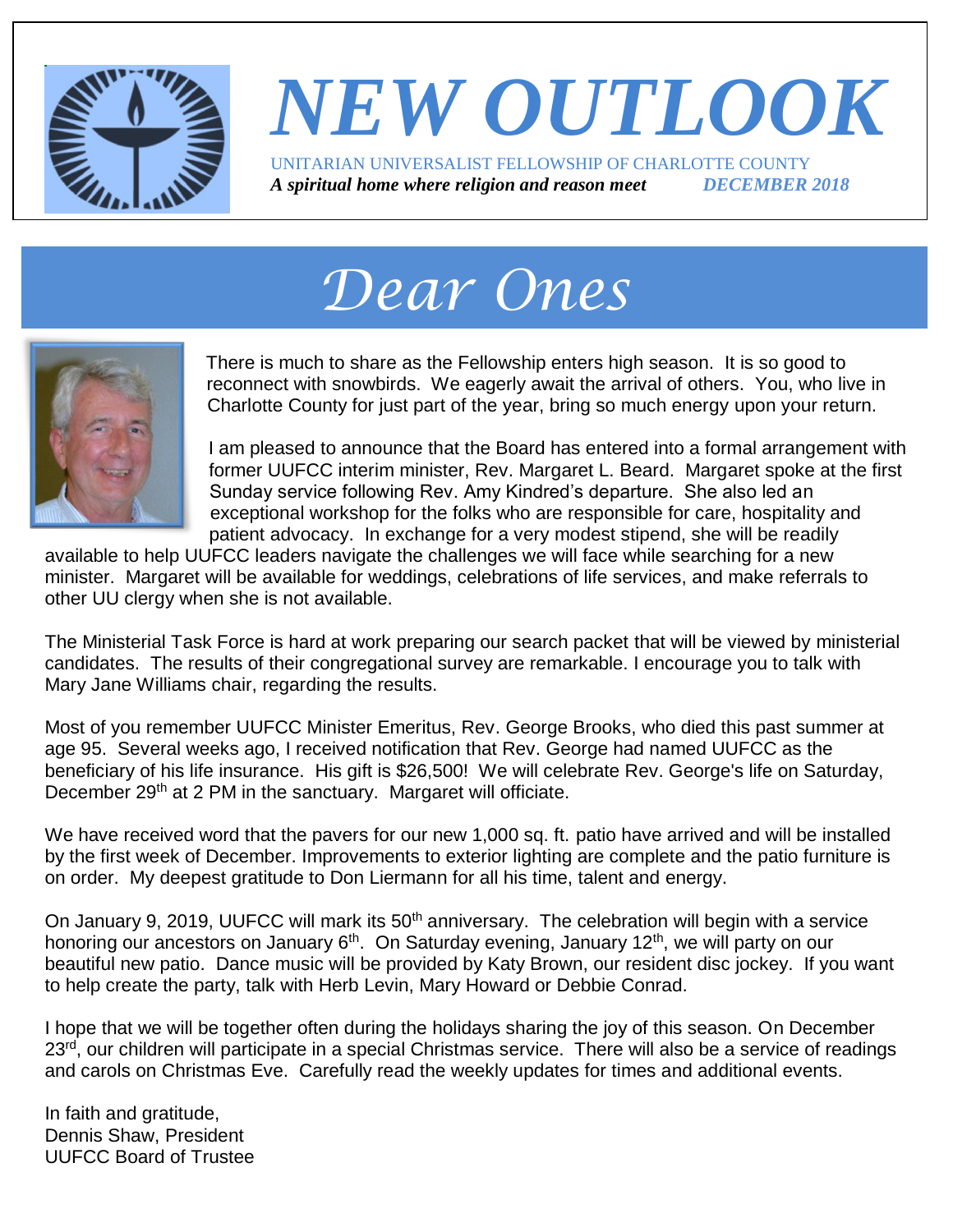### *Many Paths…*

#### **Sundays**

**9:15 a.m.** Conversation Among Friends **10:30 a.m.** – Worship Service Coffee Hour following Worship Potluck Lunch on first Sunday

#### **Meditation and Buddhist Discussion Group**

**Thursday nights, 5 - 6:15 pm** Each evening we begin with a discussion and end with a period of meditation. All are welcome to attend.

# *Sunday Services*

#### **December 2 - "The Readiness is All" - Sharon Whitehill**

As you look behind and ahead at your life, what has your process been for making important decisions? Are you, or have you ever, acted on impulse--and perhaps come to regret it? Have you had the luxury of time to decide on a choice that will affect you long term? My favorite example of the process is a man who makes and remakes a crucial decision but can't seem to act on it: Shakespeare's Hamlet. In his dilemma, however, he has something important to teach all of us.



Come learn about this program and the important role it has in family court regarding the children who are sheltered when parents can't, or won't, A POWERFUL VOICE FOR take care of them. **FLORIDA'S CHILDREN** 

#### **December 16 – "The Spirit of Dance" – Samara Michaelson**

Dance is an expression of our heart, body and spirit and all bodies can experience the unique joy that comes from moving together in community. Let us allow music to flow in and our movement to ride on the music. We will explore ways that dance heals us all. No dancing required!

> **December 23 – "Intangible Gifts" Dennis Shaw and Jennifer Rose**

Let's celebrate Christmas! This service will include presentations by our children.



#### **December 24 – Christmas Eve Service**

On Christmas Eve at 5:30 PM there will be a traditional service of readings and carols. The service will be lead by Marion Menna, Dennis Shaw, Jim Boyle and a special guest musician.

#### **December 30 - "Making a Difference in the New Year" - Gudrun Matthaus**

Members of our Justice Committees (Social, Racial and Immigration) will present past activities and enlist your help in determining what future projects should be considered.



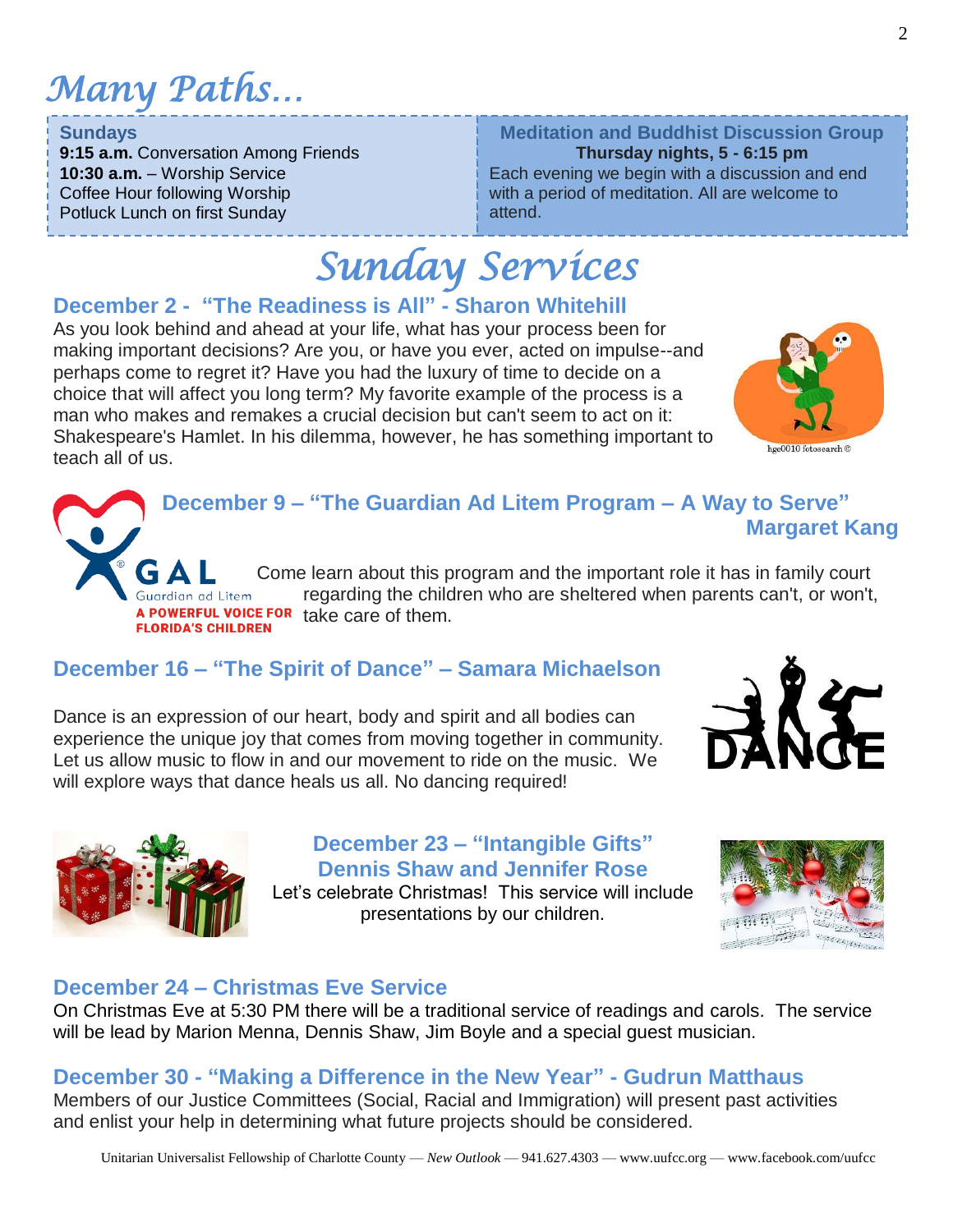### A Note from the Membership Coordinator Lynn Ritchie



As I stand near the Fellowship doors on Sunday mornings I am delighted to welcome back our beloved snowbirds and the many newcomers who are curious to see what goes on here at UUFCC. For those returning who may not be familiar with me, I assumed the role of membership coordinator in April when my predecessor Joani Mountain moved to California.

The Fellowship is in an exciting transition as we actively engage in a search for a new contract minister. The process as I see it, is helping us identify who we are as a congregation as well as clarifying the characteristics we desire in ministerial leadership. Our task force works diligently as our representatives and wants your input. Seek them out and share your views.

All of our committees and social groups anticipate the rich infusion of energy and participation our seasonal expansion provides. I encourage you to consider all the opportunities offered by this unique community and perhaps trying something new.

We will be celebrating our 50 years as a Fellowship in January. We will be looking back and forward, and of course, having a party! Stay tuned and watch for notices in the weekly updates.

The next Who are UU? Breakfast will be Saturday January 19, 2019. All newcomers and anyone wishing to reconnect to this place more deeply are invited.

May you find joy in the Holiday Season and encouragement in the hopes and dreams of the New Year before us.

Namaste, Lynn Ritchie

## Religious Education – Our Children's Program

Hello friends. It's official, the holiday season has arrived. I've taken the decorations down from the attic and have given my children full discretion with making our home look like a gingerbread house. I really love this time of year. The chill in the air, the smell of fir trees, the festive lights and the sounds of the season. So, it is a great pleasure to inform you that we'll be having a special service on Sunday, December 23 with our children. There will be a story for all ages, live music, and a short interactive Hymn to sing with everyone. Please come and celebrate with us.

Dear families, if your children would like to participate, please let me know so we can plan some time to practice. Thank you.



Warm regards, Jennifer Rose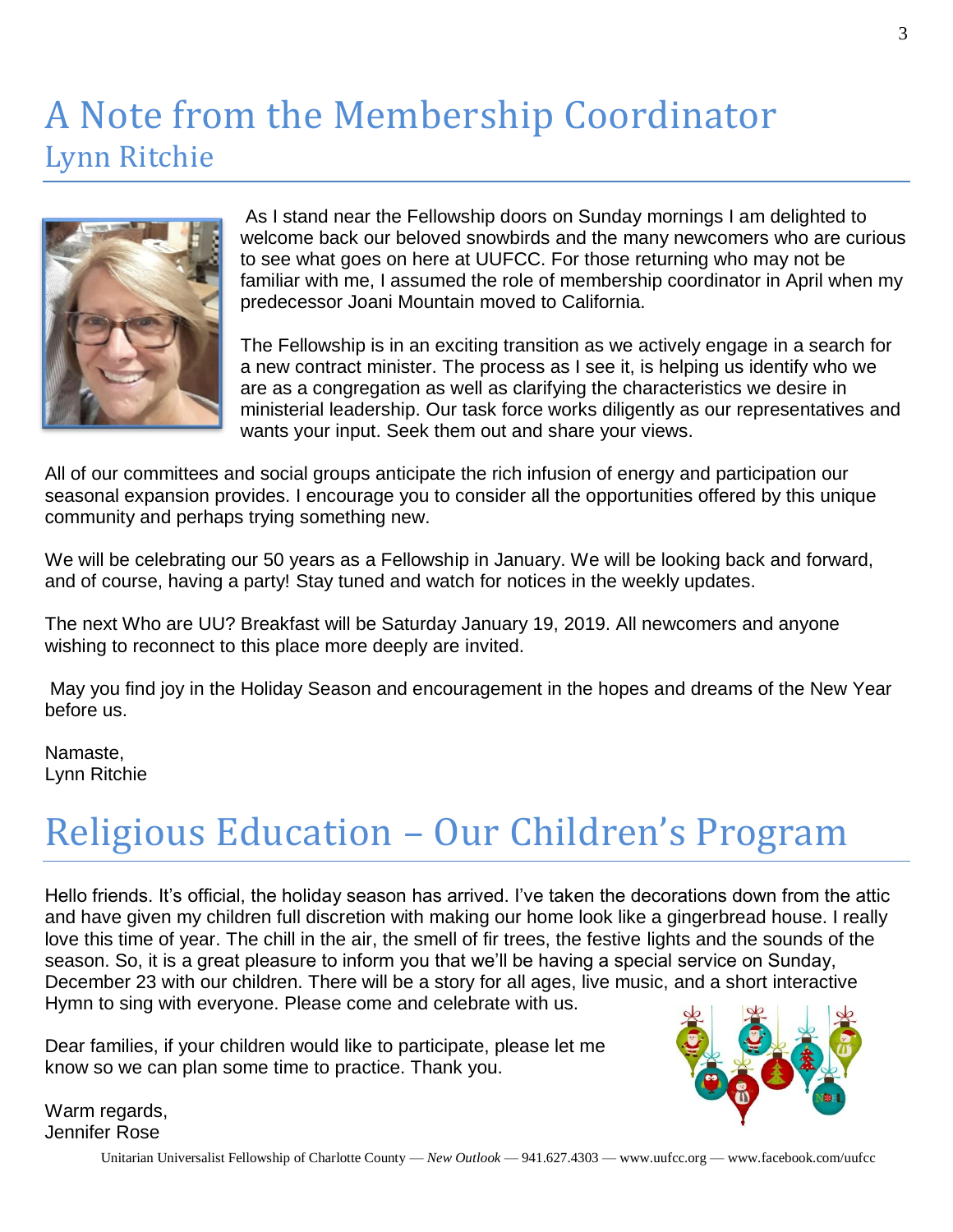### Ministerial Search Task Force Update

The Ministerial Search Task Force has spent another busy month analyzing the results from the Congregational Survey and compiling a packet of information about UUFCC to be distributed to minister candidates at the appropriate time. Some highlights from the survey results follow.

The Task Force will continue to provide updates to the Fellowship as needed and at least monthly. Please feel free to contact any member of the Task Force at any time to voice your concerns and/or preferences. We welcome input and a list of Ministerial Search Task Force members and contact info is included here.

The Congregational Survey was conducted in late October and early November 2018 resulting in an extremely high participation rate. We had 104 responses.

#### **Some interesting findings from the survey describing our congregation:**

- 72% female
- 89% of our congregation have been affiliated with UUFCC for 10 years or less
- 85% are 60 years of age or older with 48% being over 70 years of age
- 35% have been UUs for more than 15 years and 43% less than 5 years
- 68% of our members and friends come from a Judeo-Christian background
- 44% of the congregation describe themselves as humanist in their spiritual understanding
- 30% describe themselves as agnostic
- 24% describe themselves as Buddhist

Some interesting findings from the survey describing the characteristics desired in a new minister: **The top 3 most important functions for our minister:**

Spiritual leader Person of character: model of the ethical life Pastor and counselor

#### **The top 3 priorities for our new minister:**

Presenting stimulating and challenging Sunday services

Fostering a sense of awe and wonder in Sunday services Caring for and counseling individuals

#### **Ministerial Search Task Force Members**

Ginger Abraham [gm54uu@gmail.com](mailto:gm54uu@gmail.com) 941-204-4067 Sue Burgess [suea222@yahoo.com](mailto:suea222@yahoo.com) 941-235-2150 Joseph Fenty [jmfenty@gmail.com](mailto:jmfenty@gmail.com) 941-286-7876 Linda Himes [himes.music@comcast.net](mailto:himes.music@comcast.net) 941-456-0163 Gudrun Matthaus [gmatthaus@gmail.com](mailto:gmatthaus@gmail.com) 941-286-7503 Robert Moran [robertmoran70@gmail.com](mailto:robertmoran70@gmail.com) 941-380-8648 Mary Jane Williams [maryjanewms@comcast.net](mailto:maryjanewms@comcast.net) 941-223-4739

#### **The top 3 qualities desired in a new minister**

Empathy (genuine interest in and concern for others) Professional competence (ability to communicate, counsel, and empower) Open-mindedness (receptive to other ideas)

#### *Watch the Weekly Updates for a link to the complete survey results – coming soon!*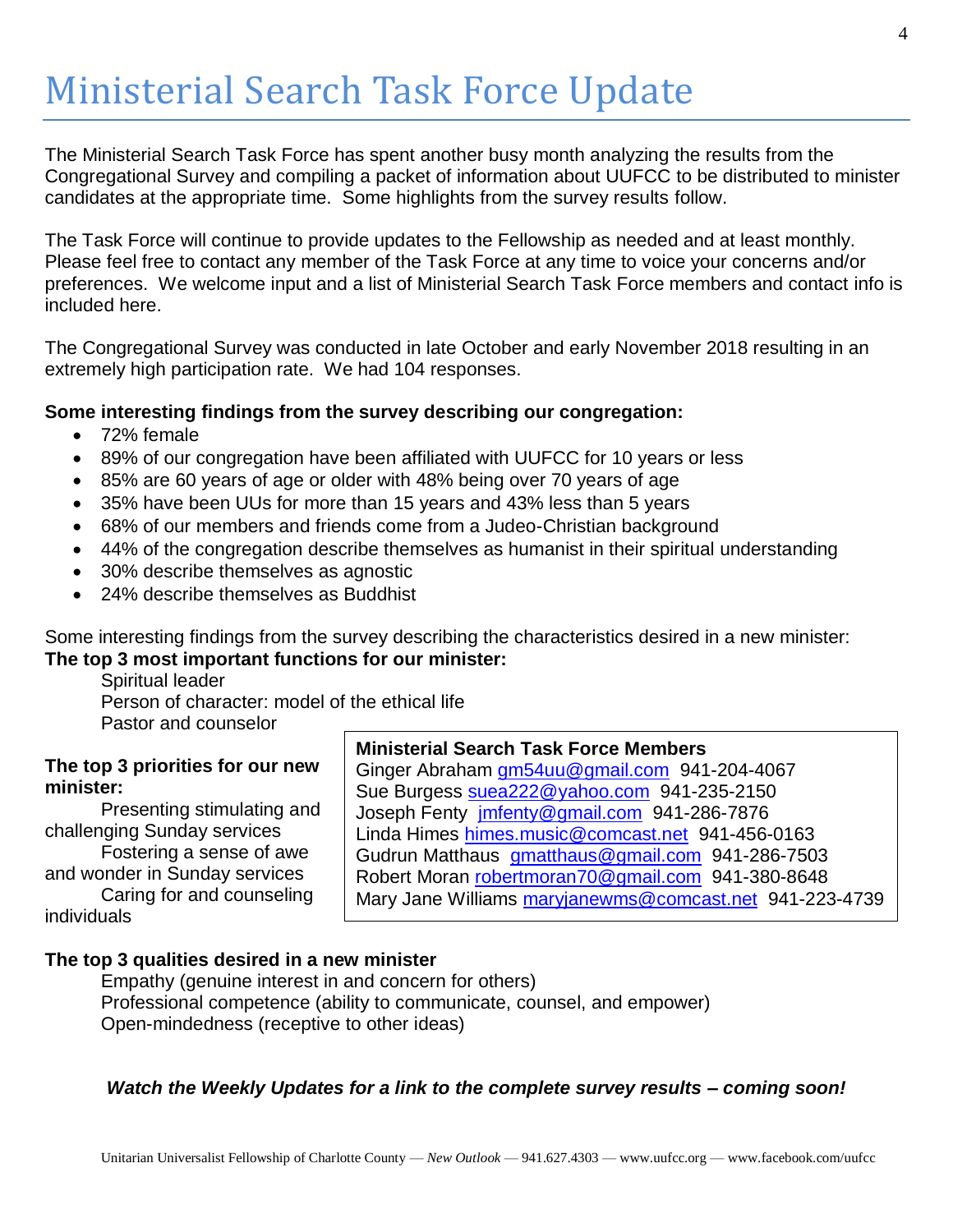# New Program: Conscious Dance, led by Samara Michaelson

Starting January 8 there will be a new opportunity at the UU to connect to our bodyspirits through DANCE. The gathering will happen two Tuesdays a month, every other week, from 4:30 to 5:30 (please arrive at 4:15 to help get the space ready). All ages are welcome and no dance experience is necessary. Bring the willingness to be in your body, either bare feet or soft shoes to protect your feet on the carpet, comfortable clothes for moving, and water.

Conscious Dance is a mindful movement practice where you listen to your inner voice and move from the wisdom of your body, accompanied by dynamic and varied music. There are no steps to learn and no right or wrong movements; simply the chance to move freely. Samara will provide guidance to assist everyone to find their groove. Join us as we create a safe, sacred and play-filled space to connect with your emotions and spirit.



Any questions, contact Samara at [samaramich@gmail.com](mailto:samaramich@gmail.com) or 304.520.1501. Suggested donation: \$5 to UU

Please join us, mark your calendars for: Jan 8 & 22, Feb 5 & 19, March 5 & 19, April 2 & 16

### Immigration Justice

The UUFCC Immigration Justice Committee, announces the last film of its 2018 Film Series on Immigration Justice on Dec. 3 at the Mid-County Regional Library. The first film, "Sins Pais" drew 40 people with Maria Lara, Immigration legal expert and co-chair of the Hispanic American Citizens Council as discussion leader. The second film, "4.1 Miles" drew 50 people with Samar Jarrah, radio host and member of the Islamic Community of SW Florida serving as the discussion leader. Information: immigrationjusticeuu@gmail.com

#### **UPCOMING FILM: MON. DEC. 3,** *DON'T TELL ANYONE,* **Mid-County Regional Library – 5:30**

**Don't Tell Anyone,** is the story of Angy Rivera, a 19 year old undocumented immigrant who, at age three, fled Colombian violence with her mother and moved to New York City, Director Mikaela Shwer portrays Angy's "life in the shadows" and the ever present fear of deportation. "Being undocumented isn't something we can put in the back of our heads. When I wake up, it's the first think I think about," Rivera says, revealing that this secret even haunted her dreams.



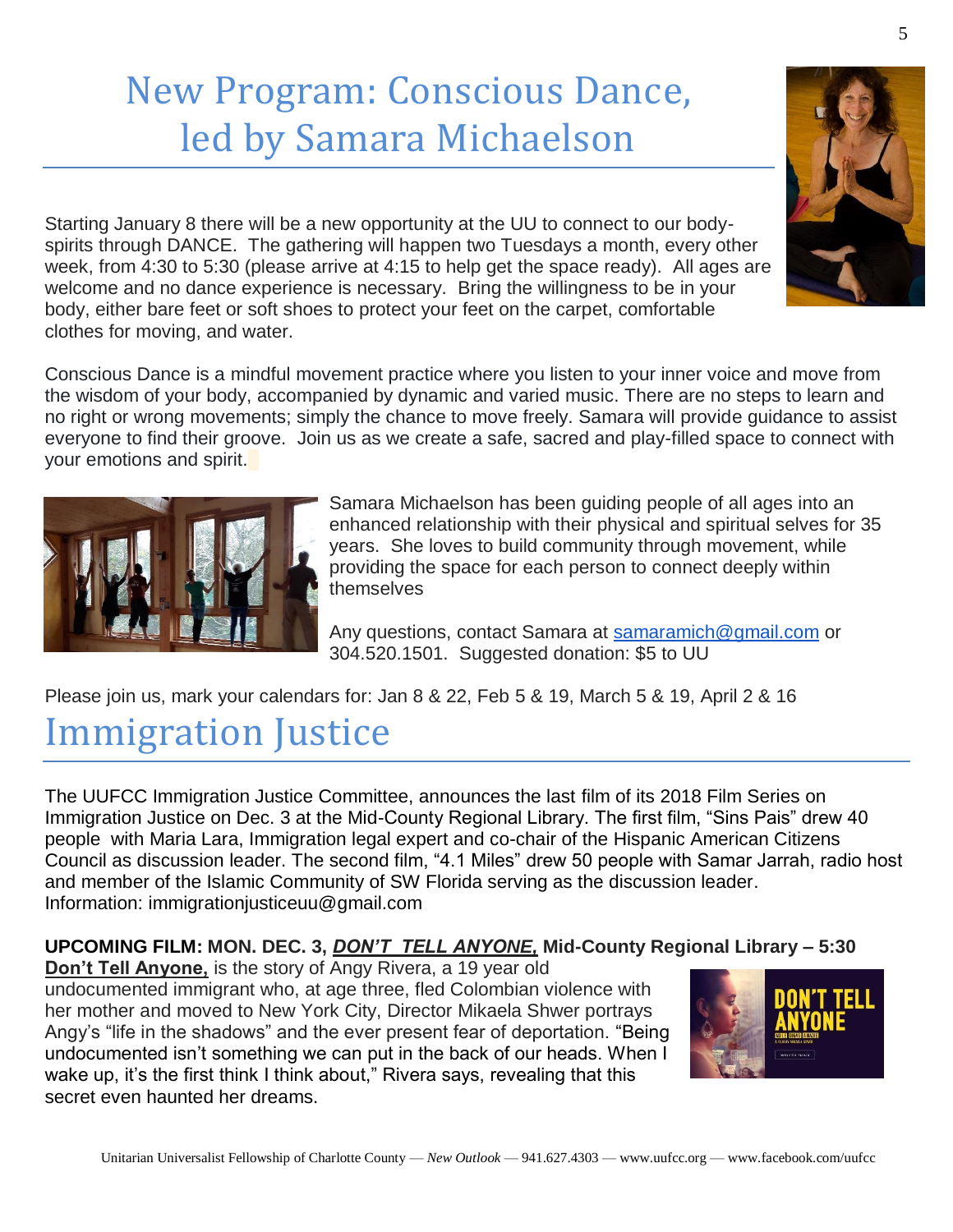

### Social Justice Herb Levin

#### **Why boycott Wendy's?**

Those pictured are representatives of the Social Justice Committee of UUFCC. We go out on the third Thursday of each month and stand (or sit) in front of the Wendy's on Cochran Blvd. or on Jones Loop, in protest of Wendy's business practices.

#### **What exactly are we protesting? Why do we want you to boycott Wendy's here and everywhere?**

Principally, Wendy's has refused to join the Coalition of Immokalee Workers (CIW) Fair Food Program. Rather than support U.S. growers setting new standards for human rights in the agricultural industry by joining the Fair Food Program (FFP) and its widely-acclaimed, uniquely successful, worker-led model of social responsibility, Wendy's created a supplier code in 2015 that contains no effective mechanisms for worker participation or enforcement. Wendy's code represents the very worst of the traditional corporate approach to social responsibility driven by public relations concerns rather than the verifiable protection of human rights.



#### **Of the five largest fast food companies, Wendy's is the only one not participating in the Fair Food Program.**

McDonalds, Taco Bell, Subway, and Burger King all do. As well as Wal-Mart! This means they pay a penny more a pound for their tomatoes to help alleviate farmworker poverty. Wendy's refuses to participate.



**More about the Fair Food Program:** In its four short years of existence, the CIW's Fair Food Program has eliminated modern-day slavery and sexual violence, improved farmworker wages for the first time in decades, and guaranteed basic protections for workers. Since2015 the FFP has expanded beyond Florida to Georgia, North Carolina, South Carolina, Virginia and New Jersey, and in 2016 it was expanded in Florida to include the additional crops of strawberries and bell peppers. The New York Times has called it "the best workplace-monitoring program" in the U.S., and the Washington Post labeled it "one of the great human rights success stories of our day".

**Learn more. Go to ciw-online.org/boycottwendys. And then come and join us on the third Thursday of each month.**